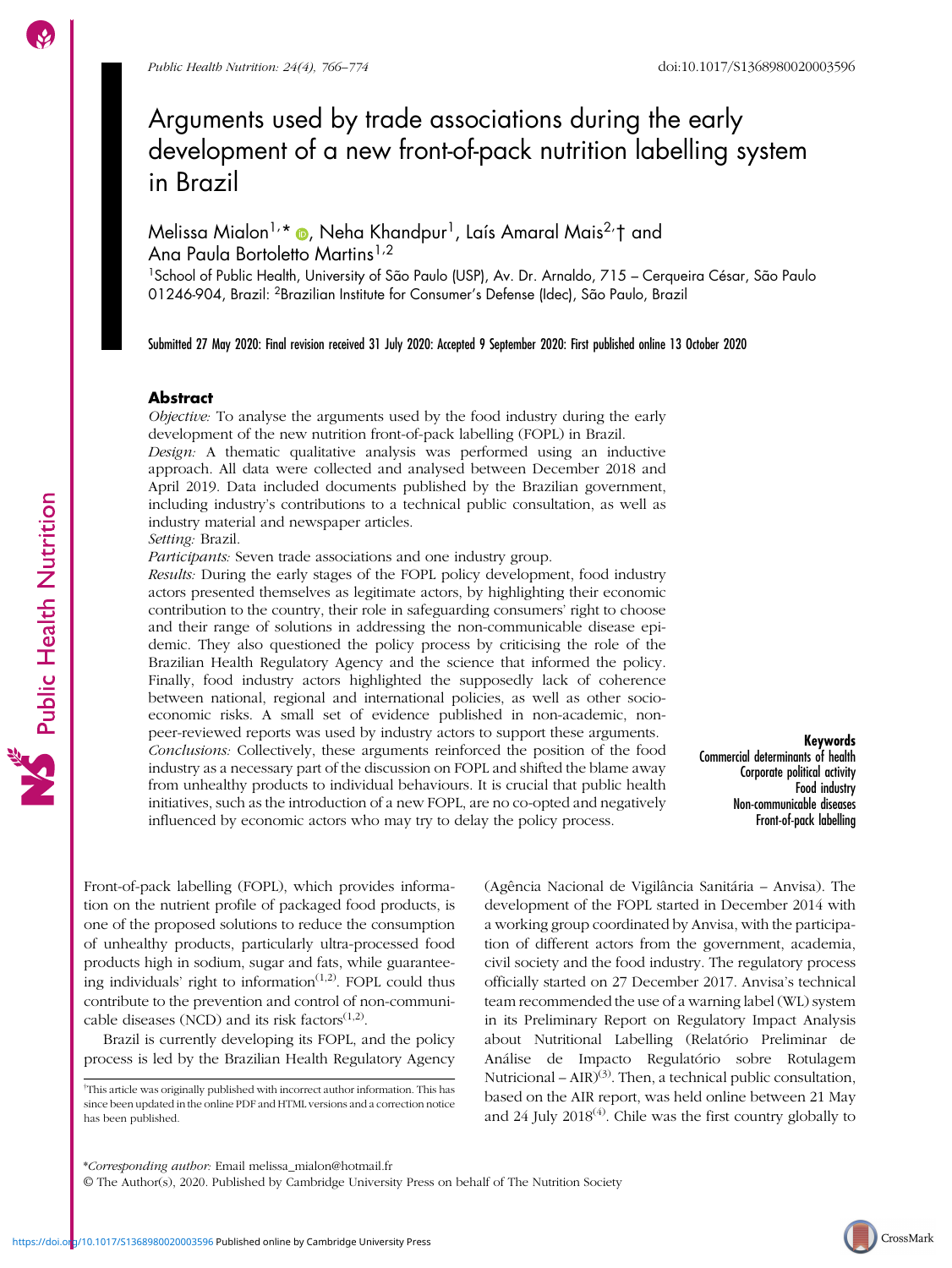implement a WL system on food products, soon to be followed by other countries in Latin America, including Peru and Uruguay $(5)$  $(5)$ .

It is acknowledged in the literature that interference from powerful economic actors might impede the development and implementation of public health policies<sup> $(6-9)$  $(6-9)$  $(6-9)$  $(6-9)$ </sup>. Food industry actors use instrumental and discursive strategies, which are grouped under the term 'corporate politi-cal activity<sup>'([8](#page-7-0),[10,11\)](#page-8-0)</sup>. The instrumental strategies refer to the direct influence on policy, research and practice, while dis-cursive strategies are argument based<sup>[\(8](#page-7-0)[,10,11\)](#page-8-0)</sup>. Discursive strategies include arguments about the central role of the industry in the economy, the risks associated with the introduction of new public health policies (e.g., unemployment), governance and the positive contributions the industry can make to prevent and control  $NCD^{(8,10,11)}$  $NCD^{(8,10,11)}$  $NCD^{(8,10,11)}$  $NCD^{(8,10,11)}$  $NCD^{(8,10,11)}$ . In particular, there is evidence that food industry actors have tried and delayed the development of the FOPL systems in Latin America and Europe, using a variety of these strategies<sup>[\(10,12](#page-8-0)–[14](#page-8-0))</sup>.

Brazil is no different, with the media reporting food industry attempts to delay and interfere with the development of the new FOPL policy, positioning themselves against the use of WL and for the adoption of a traffic-light labelling (TLL) system $(15-17)$  $(15-17)$  $(15-17)$  $(15-17)$  $(15-17)$ . The objective of the present study was to identify the arguments used by food industry actors during the early development of the new FOPL in Brazil.

#### **Methods**

A thematic qualitative analysis of data available in the public domain was performed between December 2018 and April 2019. For our data collection and analysis, we followed a step-by-step approach, as recommended by Mialon et al. for the study of the influence of the food industry on policy, research and practice $(8)$  $(8)$ . Given the high number of actors in the food industry who were involved in the development of the new FOPL system in Brazil, as illustrated by the submissions to the Anvisa public consultation, we decided to focus on trade associations and industry groups only. These associations represent some of the major food manufacturers, in terms of market shares, and, as such, advocate on behalf of these companies.

#### Phase 1: Identification of sources of information

The study covered two periods during the development of the FOPL policy in Brazil. First, we accessed material published between 27 December 2017 and 27 January 2018, which corresponds to the opening of the regulatory proc-ess on FOPL in Brazil<sup>[\(18\)](#page-8-0)</sup>. In addition, we accessed material that was published over a month, from the launch of the technical public consultation held by Anvisa, which corresponds to the period from 21 May 2018 to 24 August 2018.

Material was selected for analysis if it included arguments from the industry about the FOPL policy under development, including the proposed FOPL system, the role of different actors in the process and the policy process itself. For the current study, we did not evaluate the merit and validity of the evidence and claims made by food industry actors on technical aspects of the discussion.

The following sources of information, which were the only ones accessible in the public domain (see the specific URL below), to our knowledge, were included in the study:

1. Official publications:

o Submissions to the technical public consultation;

- o Minutes of technical meetings and other correspondences and discussions between the industry and government agencies where the content of the regulations has been discussed and where the executive and/or legislative sectors have participated.
- 2. Industry own material: Websites, Twitter and Facebook accounts at the national level.
- 3. Newspaper articles published in the four major newspapers in Brazil: Folha de São Paulo, O Estado de São Paulo, Correio Braziliense and O Globo. Newspaper articles were retrieved from the clipping service of the Brazilian Institute for Consumer's Defense (Instituto Brasileiro de Defesa do Consumidor – Idec), except for the period 22–31 January 2017, where no clipping service was performed. For this timeframe, additional searches using the keyword 'rotulagem' ('labelling' in Portuguese) were performed on each newspaper's websites.

# Phase 2: Selection of a sample of industry actors

Table [1](#page-2-0) presents the different food industry actors included in our study. In total, we included eight actors in our analysis, seven trade associations and an industry group, all members of the Rede Rotulagem ('Labelling Network' in Portuguese), a prominent industry network set-up during the development of the FOPL policy in Brazil.

Due to time constraints, we only included actors at the Federal level, since the FOPL regulation is a national policy in Brazil. Our focus was on trade associations and industry groups only, which means that some other actors in the food industry were not included in our study: individual food manufacturers; the media industry; government agencies that may be representing some segments of the food industry, such as the Ministry of Development, Industry and Foreign Trade (Ministério da Indústria, Comércio Exterior e Serviços – MDIC) or the Ministry of Agriculture, Livestock, and Supply (Ministério da Agricultura, Pecuária e Abastecimento – MAPA).

In total, sixty-three pieces of information were included in our dataset: Tweets from the industry  $(n 32)$ ; webpages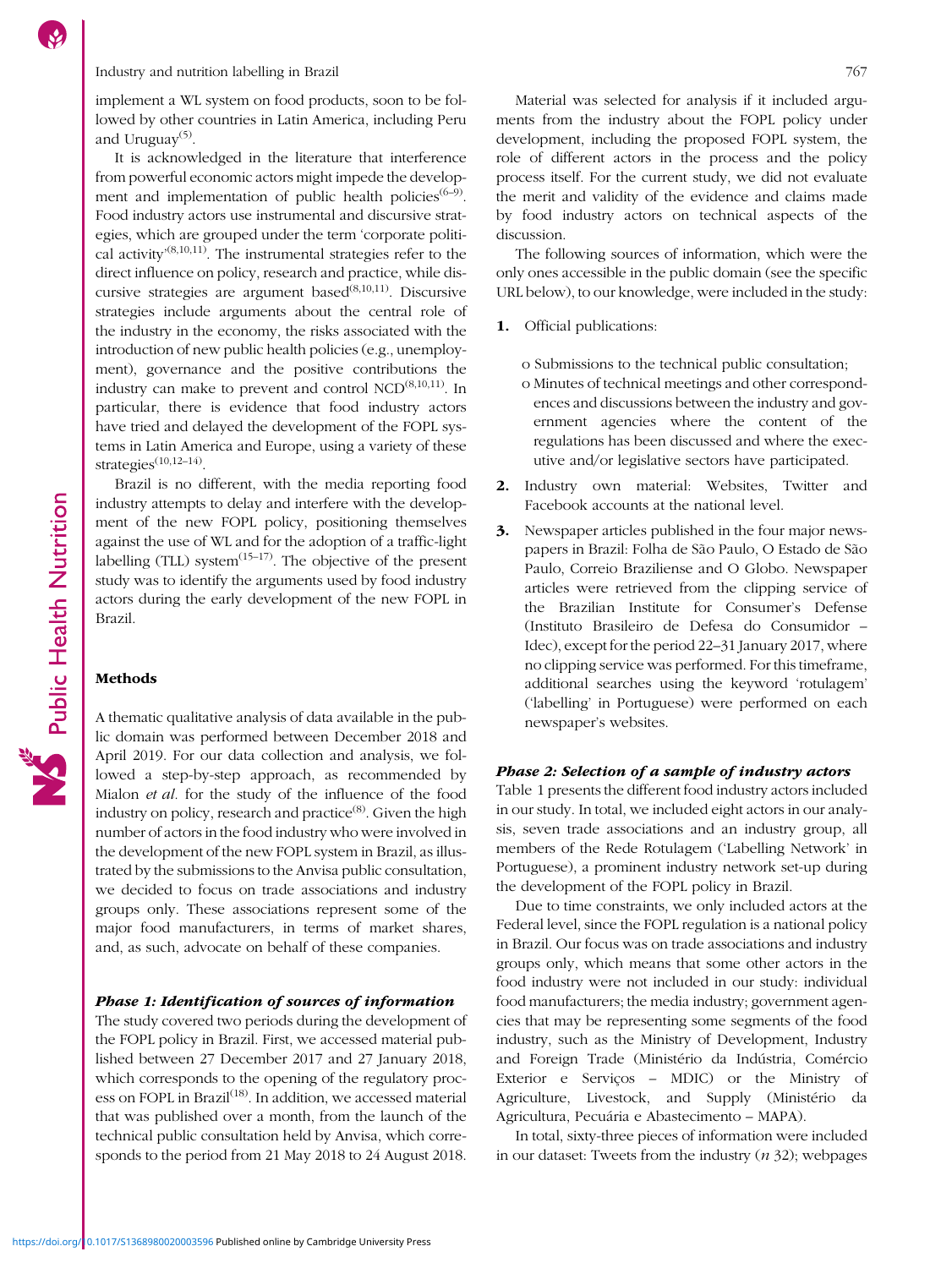<span id="page-2-0"></span>Table 1 Industry actors included in the present study

| Name of the trade associations and industry groups                                                       | Websites where data were collected for the current study                                                                                                                                                                                                    |
|----------------------------------------------------------------------------------------------------------|-------------------------------------------------------------------------------------------------------------------------------------------------------------------------------------------------------------------------------------------------------------|
| Rede Rotulagem ('Labelling Network' in Portuguese)                                                       | http://www.rederotulagem.com.br/<br>https://www.facebook.com/SuaLiberdadeDeEscolha/<br>Facebook page 'Sua Liberdade de Escolha' ('Your freedom to<br>choose' in Portuguese) is the official page of Rede Rotulagem,<br>as promoted on its website frontpage |
| Brazilian Association of Food Industries (Associação Brasileira da<br>Indústria de Alimentos - ABIA)     | https://www.abia.org.br/vsn/                                                                                                                                                                                                                                |
| Brazilian Association of Soft Drinks and Non-Alcoholic Beverages                                         | https://abir.org.br/                                                                                                                                                                                                                                        |
| Industries (Associação Brasileira das Indústrias de Refrigerantes<br>e de Bebidas não Alcoólicas - ABIR) | https://twitter.com/abirbrasil                                                                                                                                                                                                                              |
| Brazilian Association of Beverages (Associação Brasileira de<br>Bebidas - ABRABE)                        | http://www.abrabe.org.br/                                                                                                                                                                                                                                   |
| Brazilian Association of Supermarkets (Associação Brasileira de                                          | http://www.abrasnet.com.br/                                                                                                                                                                                                                                 |
| Supermercados - ABRAS)                                                                                   | https://twitter.com/portalabras                                                                                                                                                                                                                             |
| Brazilian Association of Packaging (Associação Brasileira de                                             | http://www.abre.org.br/                                                                                                                                                                                                                                     |
| Embalagem - ABRE)                                                                                        | https://twitter.com/embalagembrasil                                                                                                                                                                                                                         |
| National Confederation of Industry (Confederação Nacional da<br>$Indústria - CNI$                        | http://www.portaldaindustria.com.br/cni/<br>https://twitter.com/cni br                                                                                                                                                                                      |
| Brazilian Association of Exporters and Importers of Foods and                                            | http://www.aabba.org.br                                                                                                                                                                                                                                     |
| Beverages (Associação Brasileira dos Exportadores e<br>Importadores de Alimentos e Bebidas - ABBA)       |                                                                                                                                                                                                                                                             |

from the industry websites  $(n 16)$ ; Facebook posts from the industry  $(n 1)$ ; newspaper articles  $(n 8)$ ; written communications to Anvisa  $(n 2)$ ; judicial decision  $(n 1)$ ; webpages with agenda of civil servants where there was a consultation with the industry  $(n 2)$  and Excel document  $(n 1)$  with all submissions to the technical public consultation.

#### Phase 3: Inductive data analysis

Inductive analysis was performed on the content identified in the previous phase and was informed by existing categorisation of the discursive corporate political activity strategies used by food industry actors across the globe. Data analysis consisted of:

- 1. Identifying arguments used by the food industry against the adoption of front-of-pack WL in Brazil, by reading each document;
- 2. Collecting arguments by copying and pasting them into an Excel database (see online supplementary material, Supplemental Table [1\)](https://doi.org/10.1017/S1368980020003596);
- 3. Inductively coding each argument, in order to summarise the ideas contained in these arguments (see online supplementary material, Supplemental Table [1](https://doi.org/10.1017/S1368980020003596));
- 4. Developing a codebook, where arguments were grouped into themes;
- 5. Supplementing the coding process by incorporating notes from all the observations that arose during data collection.

The first author coded the entire dataset inductively and then grouped these codes into preliminary themes. Then, she developed a draft codebook. The second author

reviewed all data, including their alignment with the research objectives and the labelling and categorisation of codes and themes (agreement was not measured). The third and last authors reviewed 10 % of the data. All authors agreed on a final version of the codebook, after discussion. At all stages, agreement in the coding process was reached after discussion between the authors. Regular team meetings were held to discuss the progress and doubts among the research team.

In the submissions of food industry actors to the technical public consultation, we noted that the text submitted by some industry actors was duplicated (submissions of ABIA, ABIR, ABRAS and CNI). Therefore, in appearance, these were multiple voices with identical messages. In such cases, we only coded the text from one of these actors, ABIA, the trade association representing the food industry in the country and referred to this one in this article. Nevertheless, it must be understood that the other actors had identical messages, and they should not be seen as underrepresented.

In this article, we present a narrative synthesis based on the codebook that we developed during the data analysis, and we illustrate our discussion with quotes from the material included in our analysis. In the quotes, the information into brackets is our addition, for more clarity.

### Results

We identified several arguments used by trade associations in the food industry against the adoption of front-of-pack WL in Brazil. We grouped these arguments into two main categories: (i) arguments legitimising the food industry's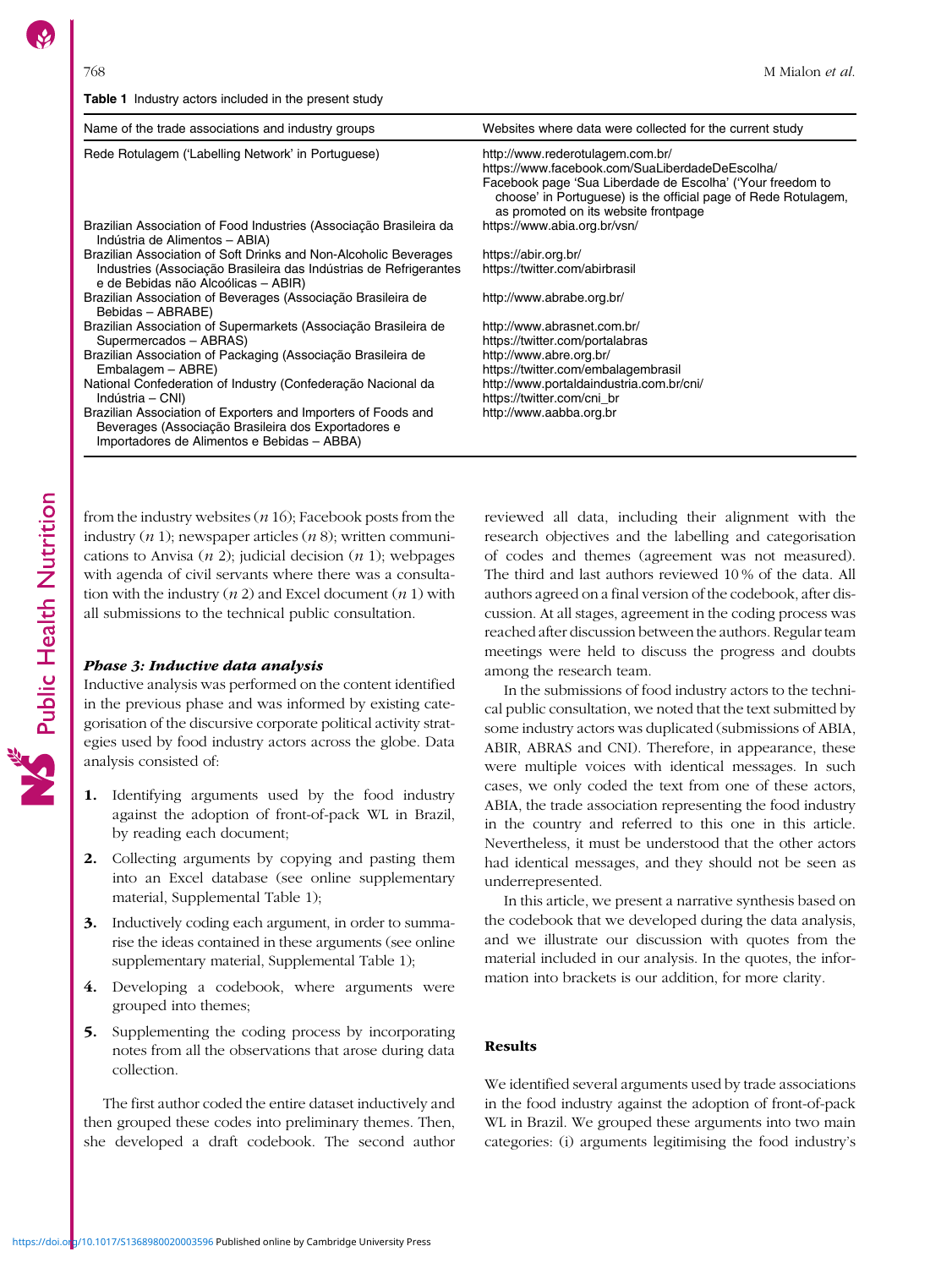# Industry and nutrition labelling in Brazil 769

involvement in the development of the FOPL policy and (ii) arguments questioning the FOPL policy and the adoption of WL.

# Arguments legitimising the food industry's involvement in the development of the front-ofpack labelling policy

During the FOPL policy development, food industry actors presented themselves as legitimate actors, by highlighting their economic contribution to the country, their role in safeguarding consumers' right to choose and their range of solutions in addressing the NCD epidemic.

Food manufacturers, industrial or artisanal, rural or urban, are a crucial part in the development of the new nutrition labelling system. Their contribution is fundamental because they are the ones who feed daily the Brazilian population. (ABIA, website)

#### Industry creates economic opportunities

Actors in the food industry stressed their economic importance, including the tax revenue and jobs they generated for the country. ABIA and CNI claimed, for example, that the Brazilian food industry was one of the leading food manufacturers in the world, and that it represented approximately 10 % of the gross domestic product of Brazil while employing 1·6 million Brazilians.

### Industry safeguards individuals' right to choose

Freedom of choice was one of the principal arguments used by the food industry during the FOPL development. Food industry actors promoted their preferred nutrition label systems, particularly the TLL system, with the rationale that this system would safeguard individuals' right to choose. Other claims included the fact that the TLL would empower individuals and would be clear and simple to use. In that scenario, individuals would, therefore, bear the responsibility for making the right choices for their health.

'The consumer has the constitutional right to the freedom of choice. We believe that the traffic-light label is the most informative, with a universal language and can be understood. Clear information, direct, accurate and informative.' Alexandre K Jobim, President of ABIR (ABIR, Twitter)

Nutrition labelling rules are important, but you should always follow the desire of those who go to the supermarket shelves and choose the product of their choice, according to their convenience. Freedom and responsibility are essential parameters when it comes to standards that affect people's lives. (CNI, website)

However, food industry actors claimed that FOPL was not a solution in itself to the NCD epidemic. Instead, in addition to providing information through the TLL, they proposed to educate individuals on how to make better choices for their health. In this context, individuals were therefore considered to be lacking knowledge and education in nutrition.

Considering that there is ample scientific evidence of the lack of nutrition education as the leading cause of difficulties in understanding nutritional information, it cannot be assumed that the adoption of a particular labelling system or international practice will solve this issue effectively and immediately. (ABIA, technical public consultation)

These messages also served as a justification for collaboration between the government and the industry, where food industry actors could be a provider of nutrition education.

It is believed that consumer education should be carried out jointly between industry and government and that, for this, it is necessary to create a national nutrition education program. (ABRAS, technical public consultation)

Here, the industry-preferred system (TLL) was presented as a tool to inform the public, coupled with nutrition education, so that individuals could freely make their own choices, and not as a tool that by itself would contribute to the prevention and control of NCD.

Two non-academic, non-peer-reviewed reports were cited to support the industry-preferred labelling: a study commissioned by ABIA and conducted by the Brazilian Institute of Public Opinion and Statistics (Instituto Brasileiro de Opinião Pública e Estatística – IBOPE), a marketing research company, and a study called the 'Conscious Consumption in Brazil' conducted by the Akatu Institute, a civil society organisation that received support from the food industry $(19)$  $(19)$ . However, no evidence was cited to support the idea that individuals would make healthier choices with the proposed labelling and an increase in education.

# Industry provides other solutions to the non-communicable disease epidemic

Food industry actors explained that they were providing additional solutions to the NCD epidemic, sometimes claiming these were better alternatives than FOPL. These solutions included an increase in physical activity, a reduction of portion size and a reformulation of food products.

The industry is constantly offering smaller portion sizes (based on actual and proper portions) that play a crucial role in building a healthier diet. (ABIA, technical public consultation)

The food industry also strongly advocates for initiatives related to nutrition education and the promotion of physical activity. (ABIA, technical public consultation)

In some instances, these alternatives also served as a justification for the criticism of the WL.

The efforts of the manufacturing sector to improve the nutritional profile of its products, whether by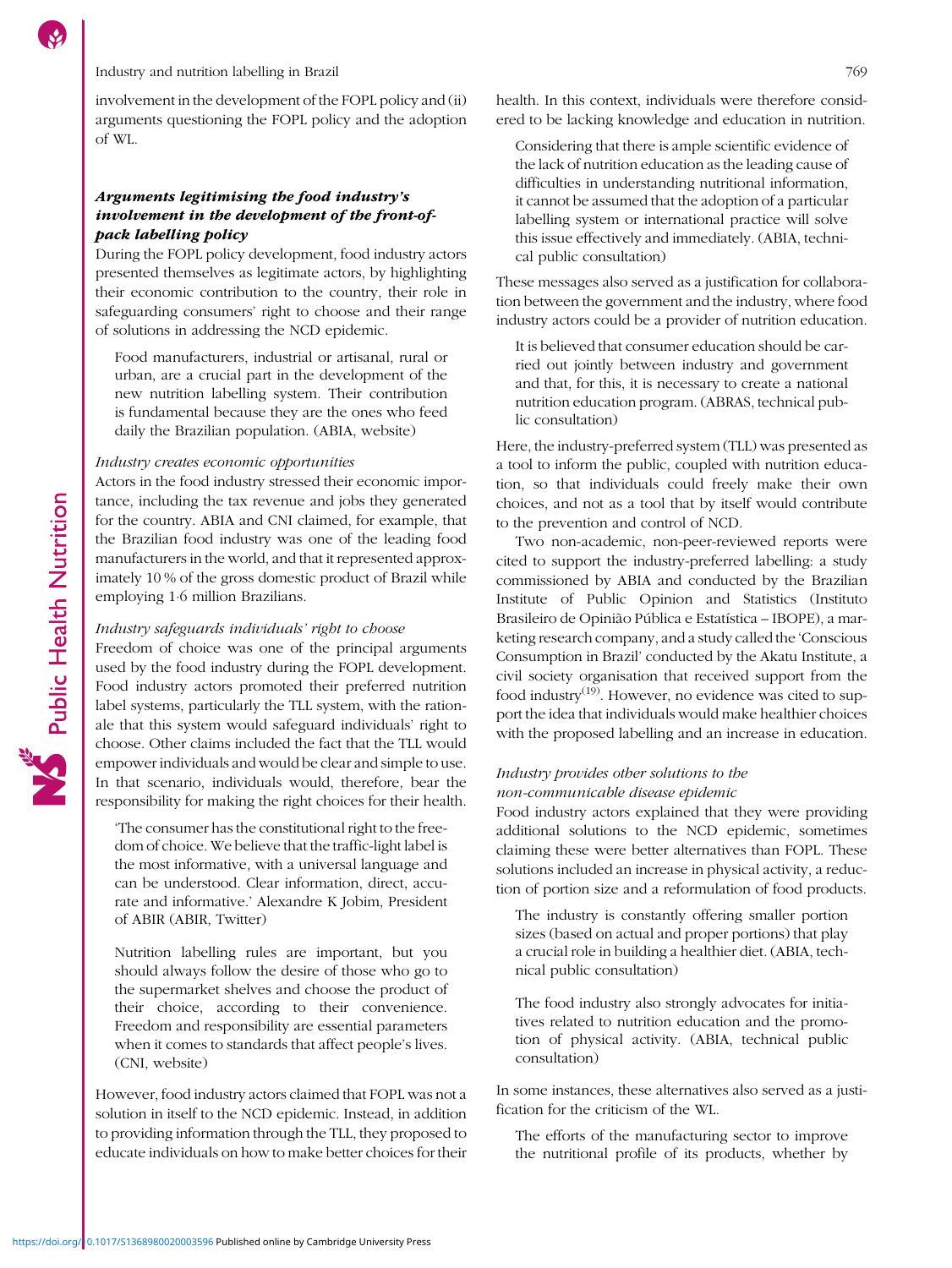reducing the levels of sodium, saturated fats, trans fats, and added sugars, or by increasing the supply of positive nutrients, such as whole grains, milk, fibre, vitamins and minerals, lose relevance to the consumer. How to interpret a product that communicates on a voluntary reduction in its levels of sugar or sodium, and that shows on its packaging a warning sign for the excess of these nutrients?  $(...)$  Thus, the nutritional profile that will be adopted should not be a barrier to reformulation initiatives. (ABIA, technical public consultation)

# Arguments questioning the front-of-pack labelling policy and adoption of warning label

We observed a second category of arguments during our data analysis. Food industry actors were questioning the FOPL policy by criticising Anvisa's role, and the science that informed the policy, and by highlighting the supposedly lack of coherence between national, regional and international policies, as well as the socio-economic risks of introducing WL.

# Industry questioned the front-of-pack labelling policy process and Anvisa's role and mandate

Different industry actors criticised the FOPL policy process. The CNI claimed, for example, that food industry actors were excluded from the FOPL discussion and asked for more involvement in the policy process.

The current debate on the new nutrition labelling system, however, has been marked by misinformation and a lack of dialogue from some public bodies and non-governmental organisations. (CNI, website)

Making food label changes is a delicate task that needs to reconcile several points of view. The changes must be preceded by a genuine impact analysis, which also involves weighting the perspectives of producers. (CNI, website)

ABIA questioned Anvisa's mandate when it claimed that the recommended WL would 'represent an unconstitutional ban and constitutes an unacceptable excess of regulation'.

The support of international institutions to civil society organisations in Brazil, including a group to which two of the authors of the present study pertain, was also criticised by the CNI, with the rationale that these institutions were representing 'commercial interests'. It remains unclear who these interests were.

The document presented by Anvisa does not reconcile the legitimate positions of the different social and economic segments and gives the impression of showing the influence of some appealing, mystifying and prejudiced advertising paid by non-governmental organisations, which has already consumed millions of Reais in advertising pieces on radio,

television and newspapers. Campaigns on the subject in recent months have demonstrated the desire of foreign entities to direct the internal debate in favour of commercial interests disguised as defending consumer rights. They are NGOs (Non-Governmental Organisations) funded by speculative foreign capital to reduce the competent national food production. (CNI, website)

In parallel, the timeline for the technical public consultation was questioned by the food industry. The consultation started on 25 May 2018 and was planned to end on 9 July 2018, for a total of 45 d. However, food industry actors lobbied the Court at the last hour (on the original last day of the consultation) and were successful in postponing the deadline for submission to this consultation to 25 July 2018, which increased the period of submission by 15  $d^{(20)}$  $d^{(20)}$  $d^{(20)}$ .

# Industry questioned the science on which Anvisa's decisions were based

In addition, the scientific evidence gathered by Anvisa in its AIR preliminary report was questioned by food industry actors and, on certain occasions, used to discredit the agency.

In fact, all the data and information presented in the (AIR) Report, as well as the additional elements brought by ABIA, showed that the reasons pointed out by Anvisa are contradictory and still lacking a solid scientific base, compromising its applicability in the diagnosis of the problem. Thus, it is clear that the AIR on the subject has not been exhaustive. Therefore, ABIA insists on the conduct of more studies, in order to investigate the root of the problem: the lack of nutrition education in Brazil. (ABIA, technical public consultation)

Specifically, industry actors claimed that the agency did not include industry-funded studies in its technical report. This decision at Anvisa was taken with the rationale that industry has a conflict of interest in the discussion, which could bias the evidence it produces and disseminates<sup>[\(3\)](#page-7-0)</sup>. On the other hand, evidence produced by independent research was discredited by food industry actors.

The traffic light label has specific advantages that have not even been analysed in the report. Also, GGALI [Gerência-Geral de Alimentos or General Food Management] openly disregarded the methodologically robust IBOPE study (...). According to GGALI, the commissioning of the study by the CNI would lead to a 'conflict of interest' per se [but] IBOPE is an appropriate institute of unimpaired reputation and, as such, regularly used by the Administration itself without suspicion. (ABIA, technical public consultation)

[GGALI] discards, a priori and without any analysis, the IBOPE study, but takes into account the NUPENS [University of Sao Paulo]/IDEC study with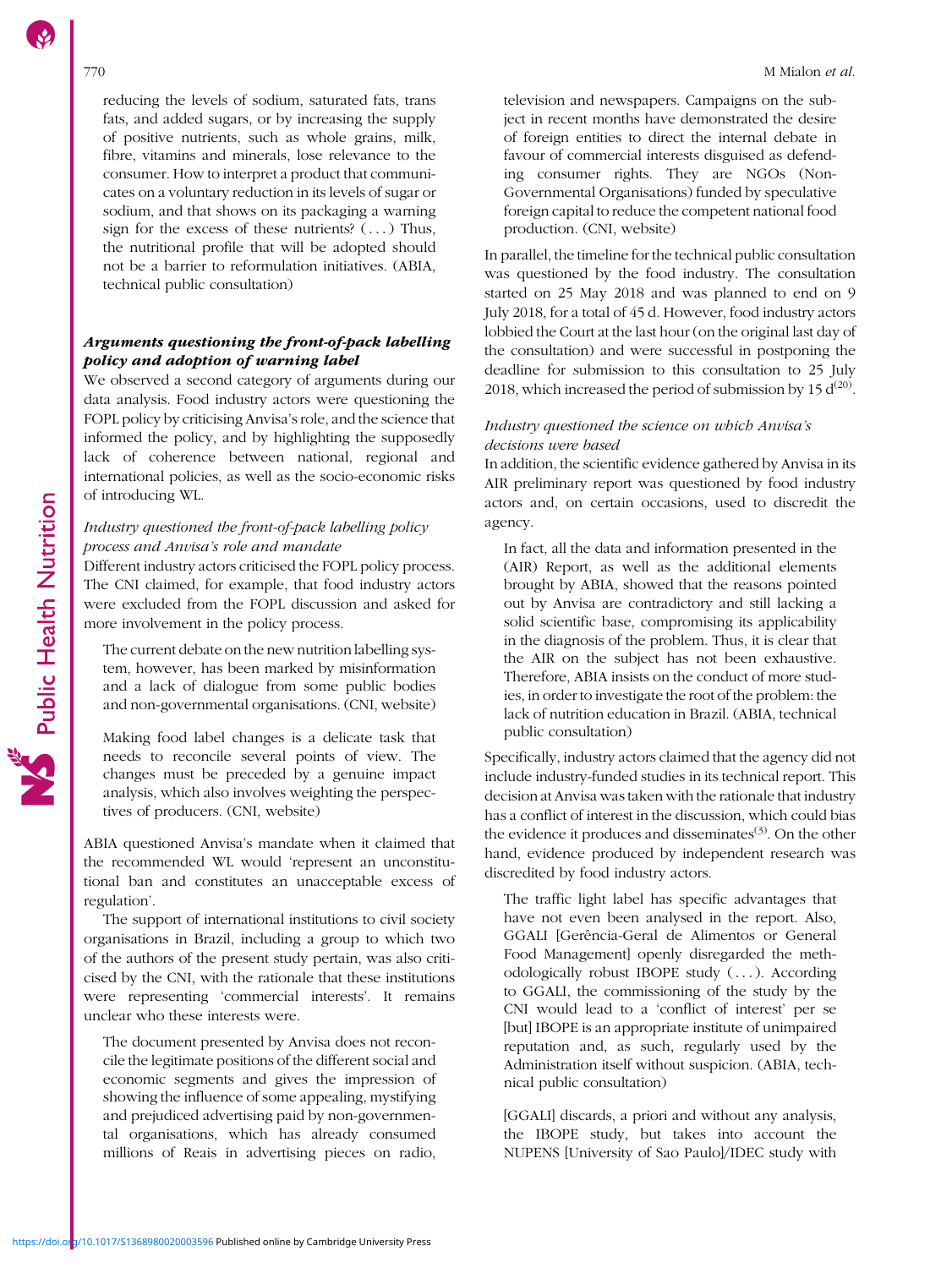serious methodological problems; [and] GGALI gives preference to the warning model even – as admitted – if lacking relevant scientific studies to confirm its supposed superiority and, even in the framework developed by GGALI itself, which – based on questionable studies – shows at most a slight advantage  $( \ldots )$ ; [and] CGALI closes its eyes on the apparent problems of the warning model [such as the] association of the symbol with dangerous products, which causes confusion and fear to the consumer. (ABIA, technical public consultation)

The industry also asked for a real-life experiment that would compare the WL and the TLL, which was not realised at the time of writing of the present article.

[We] recommend, finally, a greater scientific depth, with the obligatory inclusion of the traffic light model, of the studies and tests that will be done with the Brazilian population, in order to identify the model that has better attributes to help the consumer understand the nutritional information better and thus freely exercise their right of choice. (ABIA, technical public consultation)

# Industry emphasised need for coherence between policy under discussion and national, regional and international policies and experience

Food industry actors emphasised the need for coherence between the FOPL policy under discussion and national, regional (Southern Common Market – MERCOSUR) and international (Codex Alimentarius) guidelines and experiences. The reason evoked was that the new FOPL system might be a threat to the economy and in potential violation of trade agreements.

Representatives of the MERCOSUR Food and Beverage Industries Coordination gathered in Brasília on Wednesday, 4 July [2018], to announce a joint document that officialises the contribution of the productive sector to the regulation of nutrition labelling in the countries of the region (Brazil, Argentina, Uruguay and Paraguay). The document, entitled "Letter from Brasília," advocates the need for the regulation of food and beverage labels to be harmonised throughout the bloc in order to avoid damages to foreign trade and, consequently, to the economies of the countries of the region. (ABIA, website)

Aside from political embarrassments in foreign relations between neighbouring countries and disruption of MERCOSUR's systematic policy, ultimately, unilateral measures by the Brazilian government may even trigger consultations within the framework of the World Trade Organization for potential violation of the Agreement on Technical Barriers to Trade (TBT). (ABIA, technical public consultation)

# Industry mentioned socio-economic and other potential risks if the warning label was introduced

Claims of potential losses of jobs and reduction of sales were at the centre of the arguments used by the food industry in the FOPL policy discussion in Brazil. These arguments were supported by a non-academic, non-peer-reviewed study, conducted by GO Associados, a consultancy firm.

The option for an alarmist model [i.e., WL] instead of the colourful information model [i.e., TLL] for the new nutritional labelling can cause serious socioeconomic damages to the country. This is shown in a study by GO consultancy, presented by Rede Rotulagem to Anvisa. In addition to being ineffective in promoting changes in eating habits and the option of a balanced diet, the warning model would lead to unemployment (1·9 million fewer jobs), losses (almost R \$ 100 billion) in various sectors and fall in the collection of taxes. (Sua Liberdade de Escolha, Facebook)

There were also references made to the experience in Chile, where a FOPL policy was implemented in 2016, with the claim that the WL in that country was not improving the health of the population, and that they had negative economic impacts, like large multi-national corporations, abandoning operations in Chile.

The president of ABIA compares the Brazilian proposal to the model adopted in Chile, which also had new labelling, and decided to alert consumers. According to Mello, in the neighbouring country, the decline in consumption was of almost 20 %, but obesity in the population did not decrease. "That is, this type of labelling did not help the consumer as expected. And it is good to remember that Brazil is not Chile, we have a wealth that comes from agribusiness that can suffer from these changes" he warns.  $(\ldots)$  Mello explains that the preliminary studies made by ABIA point to the risk of a loss of 200,000 jobs in the sector if Anvisa's warning proposal was put into practice. (ABIA, newspaper)

To support these claims on the ineffectiveness of the WL in Chile, the food industry cited two non-academic, non-peerreviewed studies conducted by Activa Research and GfK Adimark, two private companies that do market and public opinion studies.

Two recent surveys released in Chile show that the alarmist nutrition labelling model adopted in Chile does not educate or stimulate change in consumer habits. According to a survey by Activa Research, 55 % of Chileans consider that the rules adopted two years ago did not contribute to the protection of their health. Another study by GfK Adimark showed that only 41 % of Chileans say that having black octagon on the products influences their food choices. (Sua Liberdade de Escolha, Facebook)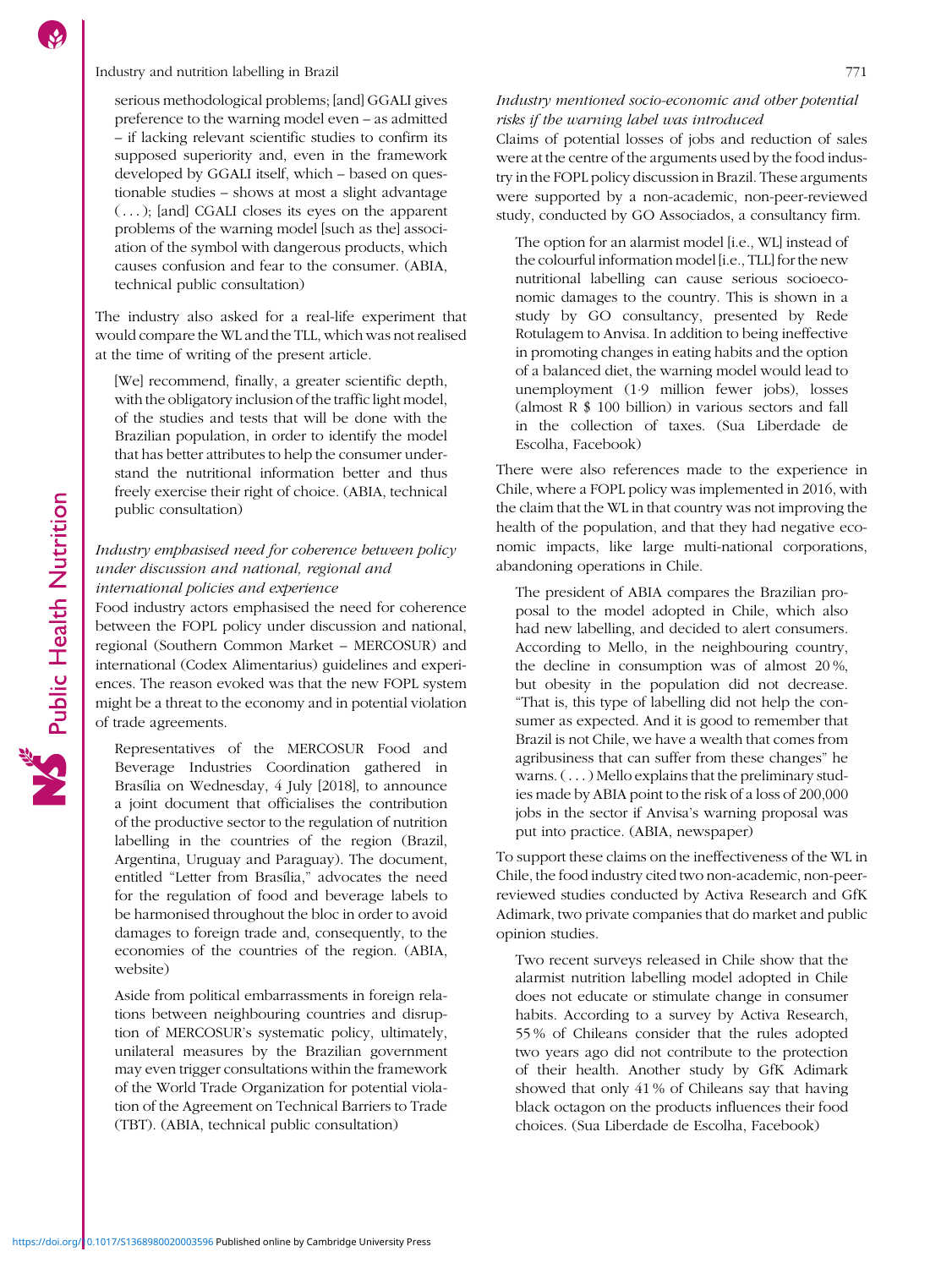Another argument used by the food industry against the WL was that they were alarmists and would result in a loss of empowerment and autonomy for individuals. It was suggested that the government would be impeding the freedom of choice of individuals if the proposed WL was implemented. This is related to the arguments made earlier, where the industry claimed it would, on the other side, help and protect individuals and their freedom of choice.

WL, which replace information by alarmism and education by consumer protection, are ineffective in promoting a healthy diet. (Sua Liberdade de Escolha, Facebook)

# Discussion

In Brazil, the food industry tried to legitimise its involvement in the development of the FOPL policy, while questioning the FOPL policy process and content. Food industry actors discussed their economic importance in the country, which might dissuade the government from being too stringent in a public policy that would restrict their sales. These messages ignored the economic losses associated with NCD and related early deaths<sup>[\(21\)](#page-8-0)</sup>. Industry actors also suggested that the main problem with labelling was a lack of nutrition education and proposed other non-binding, voluntary solutions, some of which already lead by food companies, such as food products reformulation and changes of the portion sizes of their products, without evidence of their effectiveness, while ignoring other internationally recommended solutions such as taxes and restrictions on the marketing to children for unhealthy products<sup> $(22)$  $(22)$ </sup>. Freedom of choice and personal responsibility were prominent arguments used by the industry and might serve in depicting the industry as a guardian of these rights and in shifting the blame away from the role of their products in the NCD epidemic $<sup>(8)</sup>$  $<sup>(8)</sup>$  $<sup>(8)</sup>$ . Indeed, individuals armed with</sup> information and free to make their own choices could be held responsible for the decisions they make and the consequences that could have on their health<sup> $(23)$ </sup>. Food industry actors claimed that they support the right to choose but advocated for the adoption of one specific FOPL, the TLL labels.

Food industry actors also questioned the policy process and its content, which translated in delays in the technical public consultation. They positioned themselves as experts who needed to be consulted despite their inherent conflict of interest in the discussion<sup>([24](#page-8-0))</sup>. Some actors asked for more coherence between the proposed FOPL and national, regional and international guidelines and suggested that the WL system supported by Anvisa might violate trade agreements in the region. This might serve as a threat to dissuade the government from using a labelling system that would not be supported by the industry. While MERCOSUR agreements are bindings<sup> $(25)$ </sup>, Codex texts are

not, and, in this latter case, governments are free to adopt a labelling system of their choice<sup> $(26)$ </sup>. In addition, health considerations may prevail over trade and economic interests $^{(27)}$  $^{(27)}$  $^{(27)}$ .

A small set of evidence, published in non-academic, non-peer-reviewed reports, was used by industry actors to support their arguments. In parallel, there was criticism of independent research. A real-world experiment was, for example, requested by the food industry, which also happened in France when the country was discussing the introduction of a new FOPL system and that was shown to have delayed the policy process in the country<sup>([10](#page-8-0))</sup>. The food industry claimed that the proposed WL system would lead to multiple economic and social risks and losses and supported these claims with the example of Chile, where a WL system was adopted recently<sup> $(28)$ </sup>. Industry actors ignored peer-reviewed evidence which shows the positive effects of the implementation of the  $\text{WL}^{(13,29,30)}$  $\text{WL}^{(13,29,30)}$  $\text{WL}^{(13,29,30)}$ , although it is still very early to understand the full impact of the policy in terms of health outcomes.

We observed during our data analysis that ABRE, the Brazilian Association of Packaging, seemed to be the only entity in the food industry to be neutral in the discussion, by citing independent evidence on its website, for example.

In our document analysis, we noted that the political process was dominated by white men, in public and private spheres, with limited involvement of women. Women in the nutrition and dietetics profession were instead featured in social media, where they would share messages about education. This could be explained by the fact that, perhaps, the health profession is dominated by women, while they may face obstacles to accessing policy-making positions<sup> $(31)$  $(31)$  $(31)$ </sup>. This merits further investigations.

The results described here are similar to the findings from a recent study from other countries in Latin America, conducted by the South American Institute of Government in Health/Union of South American Nations (Instituto Sul-Americano de Governo em Saúde/União de Nações Sul-Americanas – ISAGS/UNASUR) $(14)$  $(14)$ . The results of that study indicated that the industry used the following main mechanisms to interfere with the development of FOPL policies in Latin America: (i) denial of the need and utility of the proposed labelling; (ii) technical questions; (iii) unfavourable economic consequences and (iv) broad media use $(14)$ . Similar results were also found in France, with evidence that the food industry criticised the proposed FOPL system (Nutri-Score), claimed it would have negative impacts for the economy and that the solutions to the NCD epidemic were individual responsibility and education<sup>[\(10\)](#page-8-0)</sup>.

Alcohol and tobacco industry actors have also used these arguments in their efforts to delay, prevent and influence public health policies around the globe $(11,32-34)$  $(11,32-34)$  $(11,32-34)$  $(11,32-34)$ . Systematic reviews for the alcohol industry showed that, among different strategies, industry positions itself as a legitimate policy actor in the discussion and as a vital part of the economy, focuses on individual behaviours,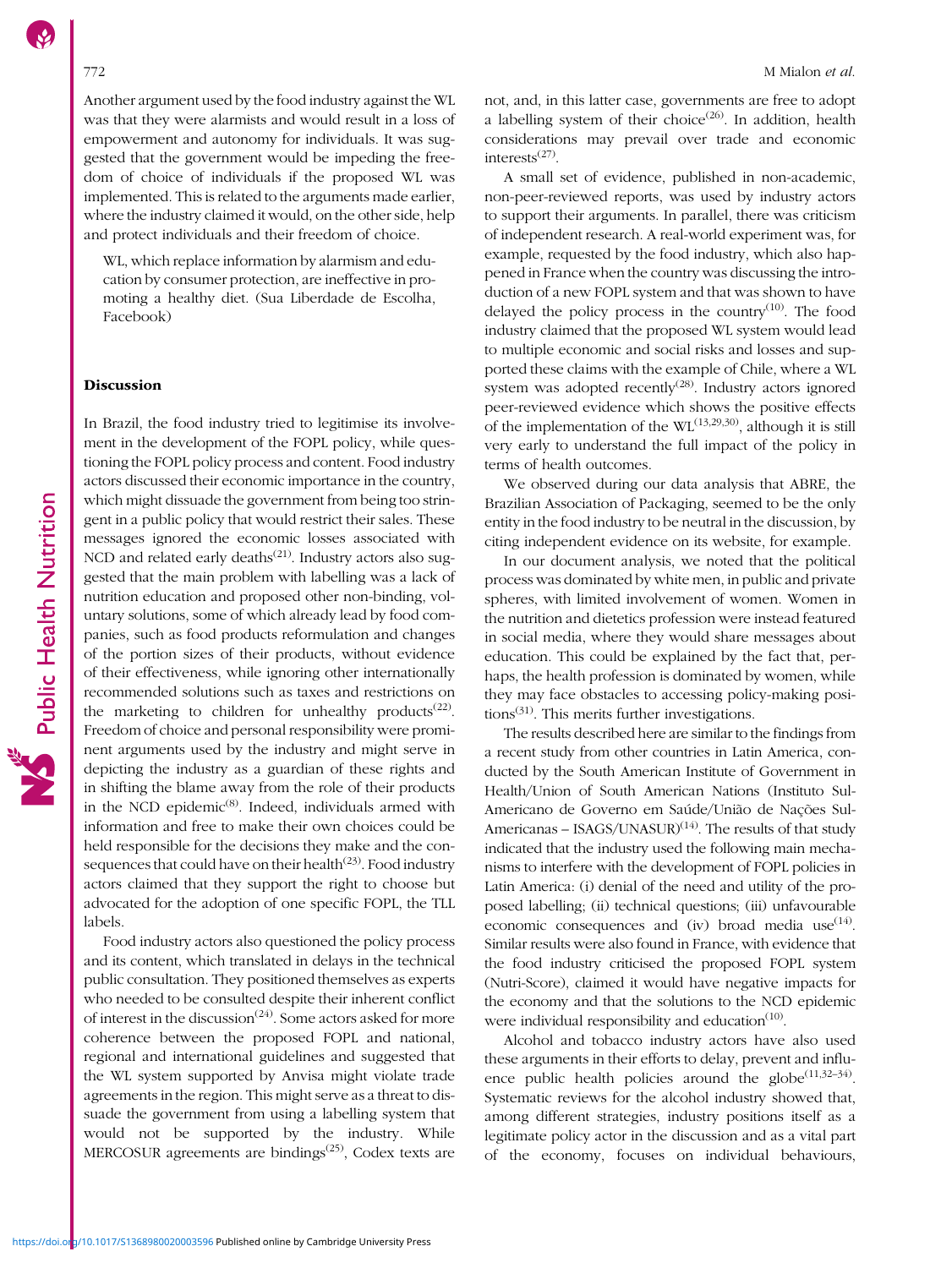# <span id="page-7-0"></span>Industry and nutrition labelling in Brazil 773

promotes voluntary actions, and uses evidence selectively<sup> $(32,35,36)$  $(32,35,36)$  $(32,35,36)$  $(32,35,36)$ </sup>. In the tobacco industry, actors used similar strategies and claimed that proposed regulations that would restrict the sales of its products would have negative impacts and represented a barrier to trade<sup> $(11,33,34)$  $(11,33,34)$  $(11,33,34)$ </sup>.

Our study has limitations. We restricted our searches to specific sources of information, for a limited sample of food industry actors, due to time constraints. We observed that several transnationals and trade associations, including from other countries in and outside Latin America, responded to the technical public consultation. Therefore, more work is needed to understand the corporate political activity strategies of these actors in the food industry.

Collectively, these arguments reinforced the position of the food industry as a necessary part of the discussion on FOPL and shifted the blame away from unhealthy products to individual behaviours. While a new FOPL may indeed positively encourage individuals to make healthier choices, such public health initiatives must not be co-opted and negatively influenced by economic actors. The food industry may indeed try to delay the policy process and benefit from reframing FOPL as a problem of personal responsibility and education, then offering to partner with the government on the introduction of non-binding non-enforceable solutions. FOPL is an important tool for health promotion and, along with other regulatory strategies, may help prevent the burden of NCD. In that sense, the policy space must be protected from the vested interests of the food industry. FOPL needs to be combined with stringent implementation and monitoring efforts $(23)$ .

# Conclusions

Public Health Nutrition

Trade associations in the food industry used a broad range of arguments during the development of a new FOPL policy in Brazil, which could have helped legitimise the role of the industry in the policy process. The industry also opposed the adoption of WL on food products and questioned the Brazilian Health Regulatory Agency's role and mandate. These arguments could be used to favour the industry's economic interests rather than protecting and promoting public health. The results from the current study provide additional knowledge to the growing evidence about the discursive strategies of food industry actors and could help to respond to these arguments, therefore contributing to the protection of the policy process from the commercial interests of the food industry.

### Acknowledgements

Acknowledgements: Not applicable. Financial support: This work was supported by the São Paulo Research Foundation (FAPESP), Brazil under grants number 2018/ 24030-0 to the N.K. M.M. received consultancy fees from the Brazilian Institute for Consumer's Defense (Idec), as part of a grant from the International Development Research Centre (IDRC) (grant number 108644-002). The funders had no role in the design of the study and collection, analysis, and interpretation of data and in writing the manuscript. The authors are solely responsible for the opinions, hypotheses and conclusions or recommendations expressed in this publication, and they do not necessarily reflect IDRC, Idec, nor FAPESP's vision. Conflict of interest: There are no conflicts of interest. Authorship: M.M., N.K. and M.A.L. authors contributed to the design of the study. M.M. led the data collection, analysis and writing of this manuscript. N.K., M.A.L. and A.P.B.M. reviewed the data analysis. All authors read and approved the final manuscript. Ethics of human subject participation: Not applicable.

### Supplementary material

For supplementary material accompanying this paper visit <https://doi.org/10.1017/S1368980020003596>

# References

- 1. World Health Organization (2015) WHO | Technical Meeting on Nutrition Labelling for Promoting Healthy Diets. Geneva: World Health Organization; available at [https://www.who.int/nutrition/events/2015\\_meeting\\_nutrition\\_](https://https://www.who.int/nutrition/events/2015_meeting_nutrition_labelling_diet_9to11dec/en/) [labelling\\_diet\\_9to11dec/en/](https://https://www.who.int/nutrition/events/2015_meeting_nutrition_labelling_diet_9to11dec/en/) (accessed March 2019).
- 2. World Health Organization (2013) WHO Global Non Communicable Diseases Action Plan 2013–2020. Geneva: World Health Organization.
- 3. Anvisa (2018) Relatorio Preliminar de Análise de Impacto Regulatóriosobre Rotulagem Nutricional (Brazilian Health Regulatory Agency. Preliminary Report on the Regulatory Impact Analysis on Nutrition Labeling). Brasilia: Anvisa.
- 4. Anvisa (2018) Tomada pública de subsídios Anvisa (Brazilian Health Regulatory Agency (Anvisa). Public Consultation – Anvisa). Brasilia: Anvisa; available at <http://portal.anvisa.gov.br/tomada-publica-de-subsidios> (accessed March 2019).
- 5. World Cancer Research Fund International (2019) Building Momentum: Lessons on Implementing a Robust Front-of-Pack Food Label. London: World Cancer Research Fund International.
- 6. Moodie R, Stuckler D, Monteiro C et al. (2013) Profits and pandemics: prevention of harmful effects of tobacco, alcohol, and ultra-processed food and drink industries. Lancet 381, 670–679.
- 7. Nestle M (2002) Food Politics: How the Food Industry Influences Nutrition and Health, 457p. Berkeley: University of California Press.
- 8. Mialon M, Swinburn B & Sacks G (2015) A proposed approach to systematically identify and monitor the corporate political activity of the food industry with respect to public health using publicly available information. Obes Rev 16, 519–530.